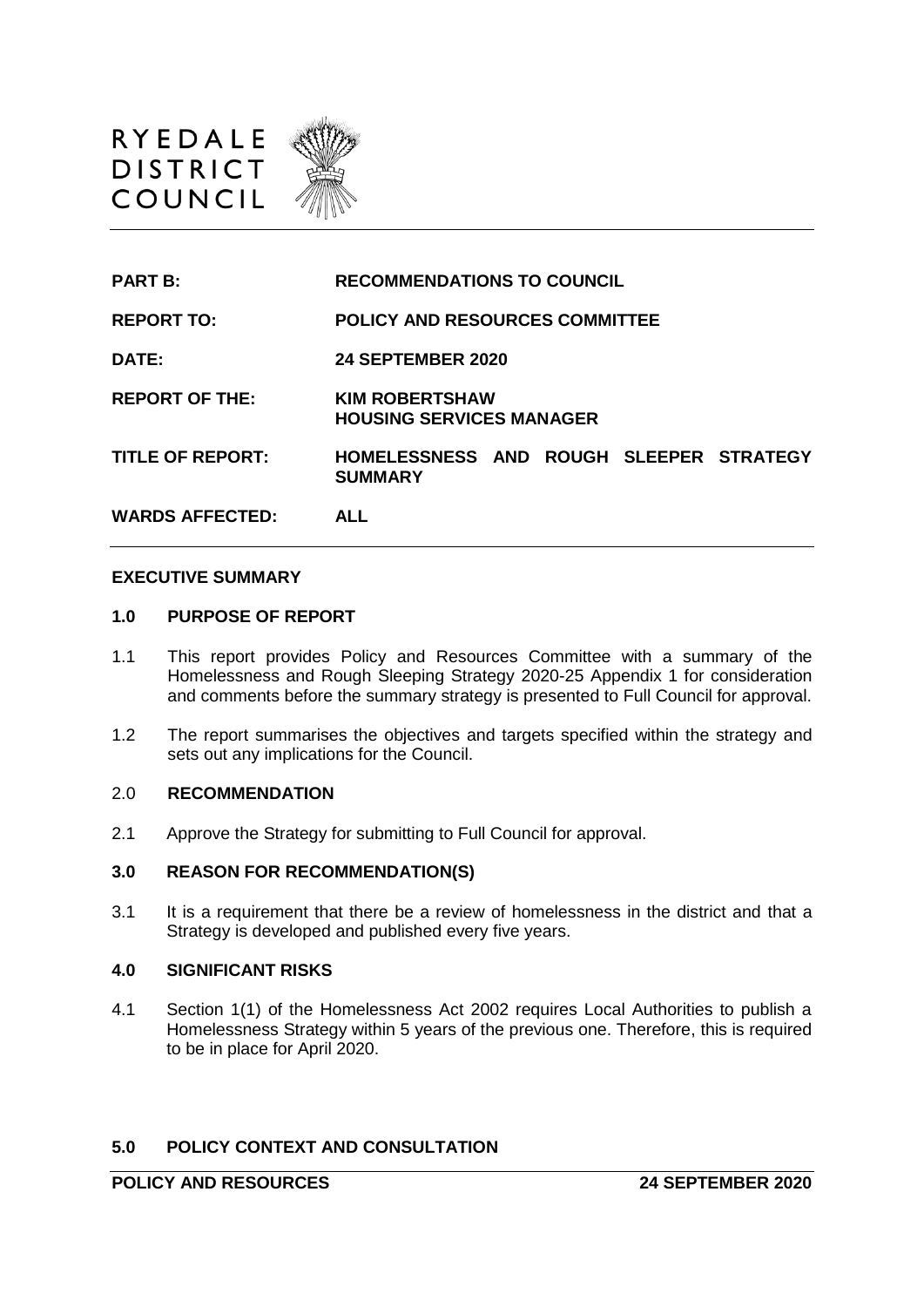- 5.1 The proposals contained within the Strategy support the Council's priority of Sustainable Growth
	- Minimising homelessness, improving the standard and availability of rented accommodation and supporting people to live independently
	- The objectives are monitored through the Housing Service Corporate Plan
- 5.2 The Homelessness Act 2002 requires all housing authorities to produce a Homelessness Strategy based on a review of homelessness within their district. This must be reviewed every five years. The current strategy was developed in 2015.
- 5.3 Since publication of the government's Rough Sleeping Strategy 2018, it is also a statutory requirement to include rough sleeping as a priority within the strategy.
- 5.4 Ryedale's Homelessness and Rough Sleeper Strategy is linked to the Council's Housing Strategy Action Plan 2015/2021. This strategy includes an objective on the prevention of homelessness. Ryedale's Homelessness and Rough Sleeper Strategy will ensure that proposals under that objective have been highlighted and will be developed and monitored at a local level. The Council will continue to work closely with the other local authorities across the LEP area on homelessness issues and share effective practice in the implementation of its homelessness and rough sleeper strategy.

## 5.5 **CONSULTATION**

Consultation has already been carried out with staff, customers and partners through the Housing Forum, focus groups and service user's questionnaires in order to inform the review of homelessness and services in the district.

5.6 Following the draft Strategy presented to SMB and the Policy and Resources committee, it has been distributed for wider consultation to partner agencies and internal staff. There were limited responses but those that were received were positive and liked the inclusion of case studies. Information from the further consultation with partner agencies and internal staff has been incorporated into the strategy.

## **REPORT**

## **6.0 REPORT DETAILS**

- 6.1 Ryedale's five-year Homelessness and Rough Sleeper Strategy sets out the Council's aim to tackle homelessness across the district over the next 5 years and details how the Council will provide housing options and homelessness services for the residents of Ryedale. This Strategy was due to be presented to committee in March, however due to the pandemic this has been delayed.
- 6.2 An action plan will be used as the work plan for the Housing Options team over the next 5 years in order to achieve what has been set out and identified within the homelessness review and strategy. Officers within the team will take responsibility for involvement in achieving the different actions. Annual progress will be reported to SMB and members. We will also identify specific performance indicators that can be reported back on a quarterly basis, in line with the action plan. These are currently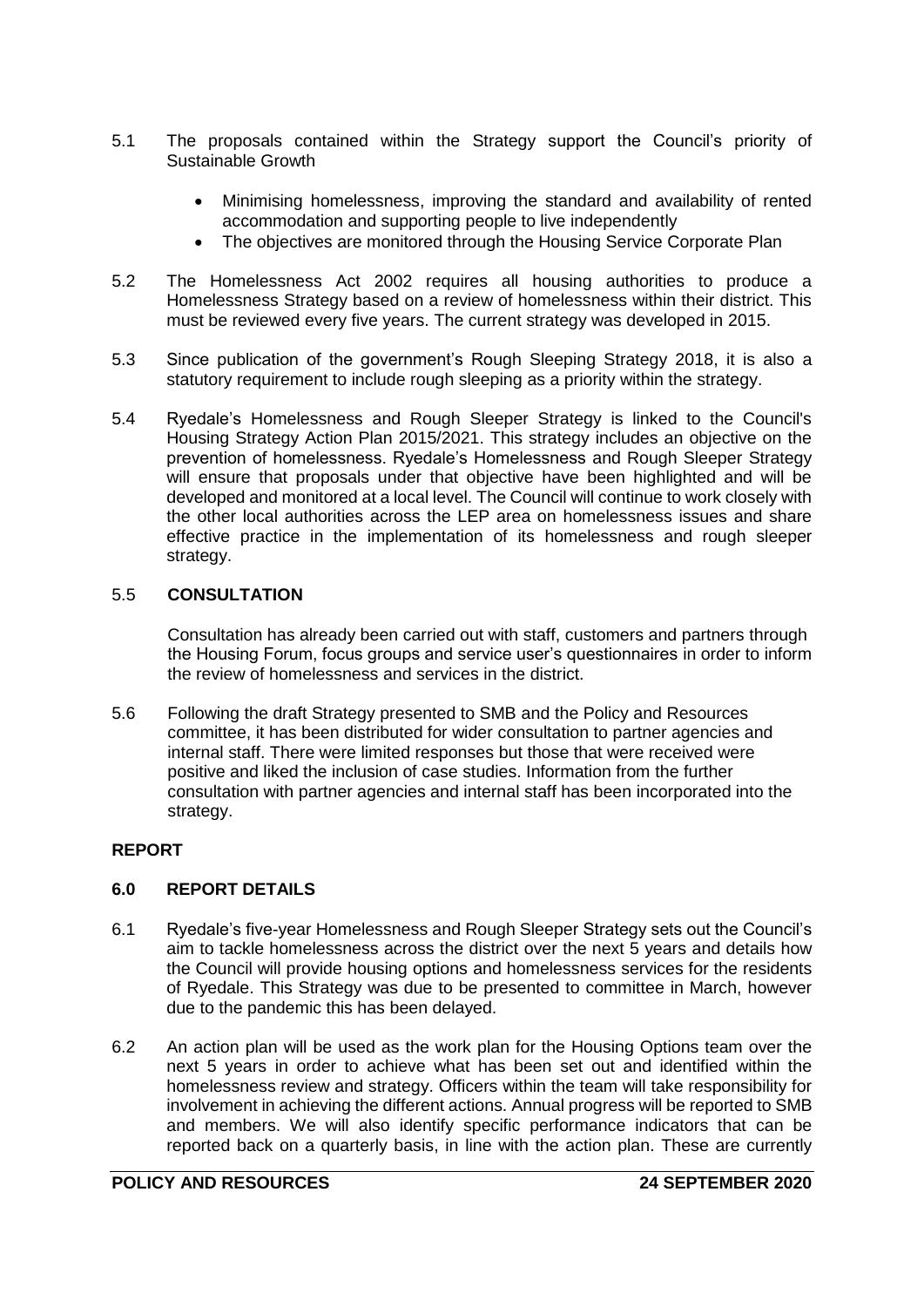being agreed as part of the Corporate Plan.

6.3 The Strategy has been updated to take account of the current situation with Covid-19 and the complete year statistics for 2019-20 have been inserted due to the delay with the pandemic, rather than part year.

The past 4 months have presented us with a large increase in both the numbers approaching for advice and assistance and homeless, but also because of the reduced housing options available to move people into. The number of enquiries to the service during the first 3 months of 20/21 has increased by 64%, with the number of homelessness assessments increasing by 100%. The number allocated temporary accommodation has risen, with a total of 28 households accommodated between April and June, this is an 87% increase on the previous year. Many of these would not ordinarily come under our duty to provide emergency accommodation for or may have been able to find other short term options with family or friends, but were accommodated as part of the Government's "Everybody in" directive. Whilst the findings in the Strategy are still appropriate for the needs in our area, we are also conscious of the potential need of more temporary accommodation and longer term accommodation for single people over the forthcoming year, should future lockdowns be imposed or the situation with the pandemic alter. Funding opportunities and operational developments will impact on the timescales to achieve the targets.

6.4 It is a fact that the prevention of homelessness is more cost-effective for authorities than dealing with its consequences, and resources deployed on the prevention of homelessness ultimately save on costs long-term, and help to alleviate the crisis for the customer. To achieve this the emphasis must continue to be on partnership working, sharing resources and employing creative and innovative solutions.

# 6.5 **OBJECTIVES AND TARGETS**

Following a review of homelessness within Ryedale and within the national and subregional context, the following objectives have been identified as priority areas to work on over the forthcoming 5 years. Within each of the objectives are specific outcomes which Housing Services and our wider partners will aim to achieve. These have altered since the draft strategy was presented to SMB and committee. However, this is largely in relation to altering positioning within the document, rewording and making the outcomes SMART and achievable. Going forward, how we achieve some of them may also differ depending on the changing situation with Covid-19.

## 6.6 **Objective 1 – Working to prevent and relieve homelessness**

Prior to making a main duty decision, there are a minimum of 56 days in which we will work with a customer to prevent their homelessness or assist them into alternative accommodation. This is achieved through successful case management, identifying why people are approaching for assistance, providing bespoke support and advice and ensuring that prevention tools are in place to give staff and customers the chance to obtain suitable accommodation much quicker.

## **Outcomes:**

- **1. Encourage landlords, letting agents and tenants to refer to our service early.**
- **2. Continue to review and improve prevention tools to enable customers to**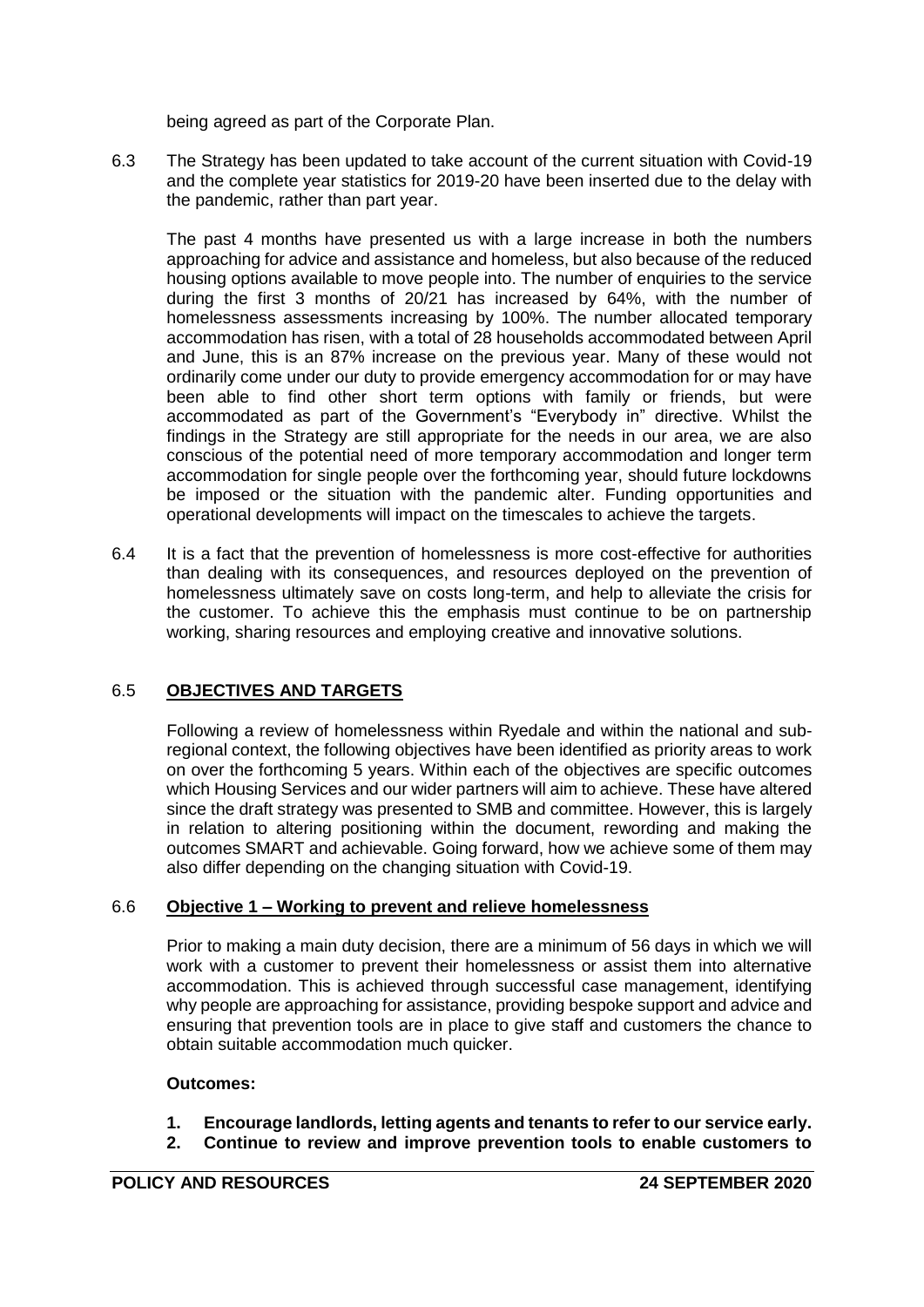**sustain and remain in their current accommodation.**

- **3. Work with registered social housing providers to address the high number of approaches for rent arrears.**
- **4. Increase access to specific and quality advice for customers.**
- **5. Ensure customers who want to stay in their own home are given as much opportunity as possible to allow this to happen.**

### 6.7 **Objective 2 – Ensure sufficient and appropriate accommodation is and will be available for people who are homeless or may become homeless**

We must ensure that there is an array of affordable and suitable tenure options and properties available to residents. This can be achieved by working with colleagues and partners to make the best use of existing stock, ensuring it can be adapted if required, ensuring security measures are improved if needed, or being made affordable for the occupant to remain in. Alternatively, it can be achieved through access to new properties, bringing empty properties back into use and working with landlords to increase access to low cost home ownership as well as rented accommodation for customers.

## **Outcomes:**

- **1. To increase access to low cost shared accommodation for customers**
- **2. To develop and increase access to move on accommodation from supported accommodation.**
- **3. To annually review the temporary accommodation availability and requirements.**
- **4. Develop and extend clear and co-ordinated private sector offer to increase private rental options.**
- **5. Continue to be an active partner in NYHC to ensure that the properties are made available to as many customers as possible.**
- **6. Promote and facilitate access to all types of affordable accommodation options.**

## 6.8 **Objective 3 – Maximise and maintain partnerships to ensure appropriate tailored support**

The strategy recognises the important role that partners and stakeholders have to play in employing skills and delivering sensitive and tailored solutions to some of the issues affecting Ryedale's community.

## **Outcomes:**

- **1. Ensure those with complex or specific needs have tailored support suitable for them and vulnerable customer groups.**
- **2. Increase numbers of referrals sent through Duty to Refer from statutory and non-statutory agencies to increase early intervention and prevent homelessness.**
- **3. Maintain and develop relationships with organisations providing support to specific groups to prevent and relieve homelessness and improve referrals and signposting.**
- **4. Work with agencies, funders and commissioners to increase availability of Drug and Alcohol Services within Ryedale.**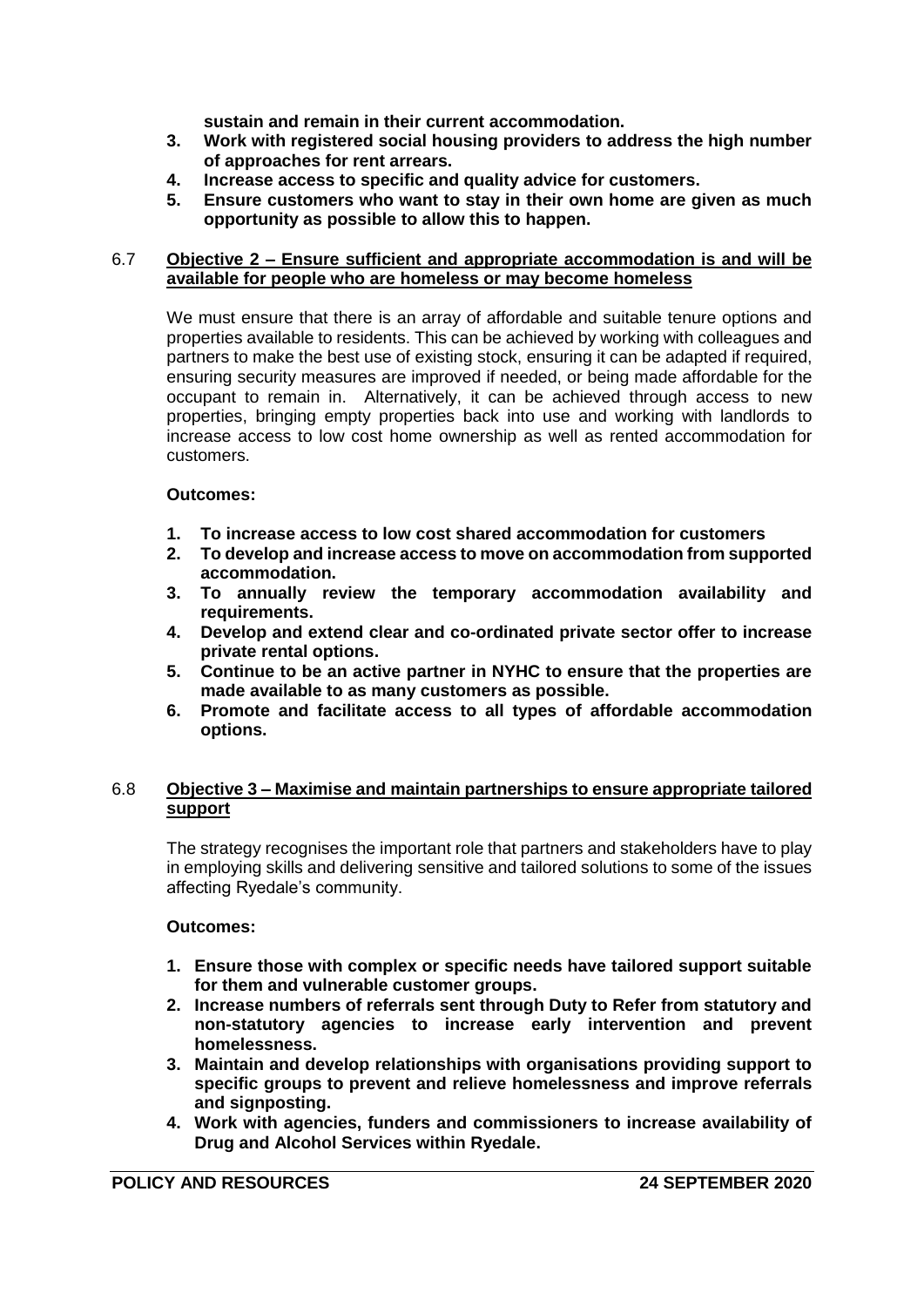## **5. Increase employment and training opportunities in partnership with DWP, economic development and partner agencies.**

## 6.9 **Objective 4 – Raise awareness of homelessness and housing issues across the District and improve access to the services in the district**

A need to raise awareness and supply information on the services provided within the department has been identified through the consultation process. This includes reviewing all aspects of communication, the information that we make available, how the service is promoted, how customers access the services and how we consult to obtain feedback.

## **Outcomes:**

- **1. Raise awareness of the Housing Options service within the Council, local community and with local agencies.**
- **2. Increase the use of technology where possible and explore how and where advice is provided.**
- **3. Implement a robust customer feedback and consultation analysis system to continue to develop the service.**
- **4. Review the communication and marketing plan.**
- **5. Enable customers with additional needs to access our services.**

## 6.10 **Objective 5 – Continue to work strategically to maintain services and seek new opportunities for funding and partnership working**

Local authorities and their partners have worked under ongoing financial constraints for a number of years. Working collaboratively, for example by joint funding or joint protocols and processes, on early intervention and prevention is key to success. There are several services being reviewed over the next couple of years through North Yorkshire County Council and ongoing funding opportunities through MHCLG. We must focus on accessing appropriate funding to meet the targets of this strategy.

## **Outcomes:**

- **1. Work with NYCC in reviewing services that deliver specific young peoples' accommodation and support within Ryedale.**
- **2. Work with partners to provide and increase access to domestic abuse refuge accommodation within North Yorkshire.**
- **3. Ensure that housing support services within the Council are maintained while increasing homeless prevention and supporting households in order to prevent repeat homelessness.**
- **4. Work with NYCC commissioners and successful contractors on the provision of mental health accommodation and offender support services in Ryedale.**
- **5. MHCLG funding and local funding options.**
- **6. Review money advice, income maximisation, financial support and basic living provision available to residents and look at future funding provision from the council and external sources.**
- **7. Develop closer links with Public health and other health services provided within the district.**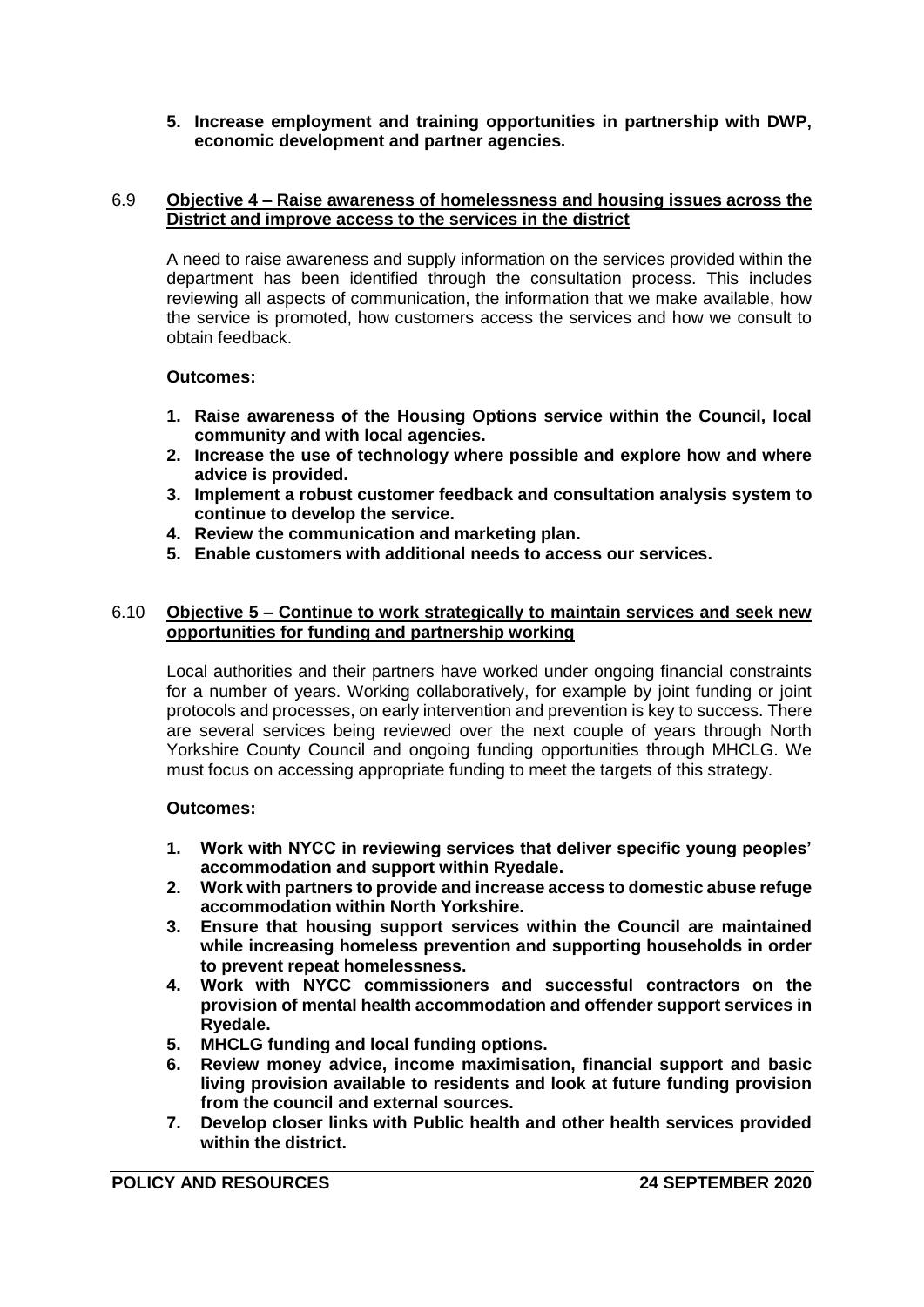# 6.11 **Objective 6 – Ending Rough Sleeping**

Rough sleeping is an area of significant national policy focus within homelessness, attracting funding and a clear aim to reduce and end rough sleeping. Ryedale's annual count figures have remained low, but it is becoming increasingly difficult to find quick housing solutions for all. Following successful interventions over the past 6 months, MHCLG funding has been provided until March 2021 to continue to develop the rough sleeper pathway and provide sustainable tenancy support to ensure individuals do not return to the street.

# **Outcomes:**

- **1. Refresh and implement a 'single service offer' based on the no second night out principles.**
- **2. Develop and embed a rough sleeping pathway across the district.**
- **3. Continue to deliver tenancy sustainment work to prevent rough sleeping.**
- **4. Increase knowledge across the district with both partners and the general population of how to seek help for a rough sleeper.**
- **5. Create a rough sleeping personalised intervention fund.**
- **6. Create an emergency bed space for Rough Sleepers.**

## **7.0 ONGOING REVIEW**

- 7.1 Following on from this initial Strategy an annual update be provided to detail what work has been achieved in the previous year and what will be done to achieve the specific outcomes for the upcoming year. A plan will be used by the team as a working document to monitor how we have met the targets. Performance indicators are being developed through the Corporate Plan to provide data quarterly.
- 7.2 The homelessness review and strategy will be used to consider where funding is required for investment and gaps in services that need to be explored with commissioners or other agencies. These gaps are expected to be funded using current monies within the homelessness budget and any future funding sources that become available.

# **8.0 IMPLICATIONS**

## **(a) Policy**

The Homelessness Act 2002 requires that all local authorities must have adopted a Homelessness Strategy which is reviewed on an annual basis.

The provision of housing advice and support for homeless people forms a core element of the Council's Homeless Strategy and supports legal obligations around the prevention and relief of homelessness.

## **(b) Financial**

The recommendations within this report do not require 'growth' within the Councils homelessness budgets. Housing are working closely with finance to monitor any Covid-19 spend and additional funding bids will be submitted for any ongoing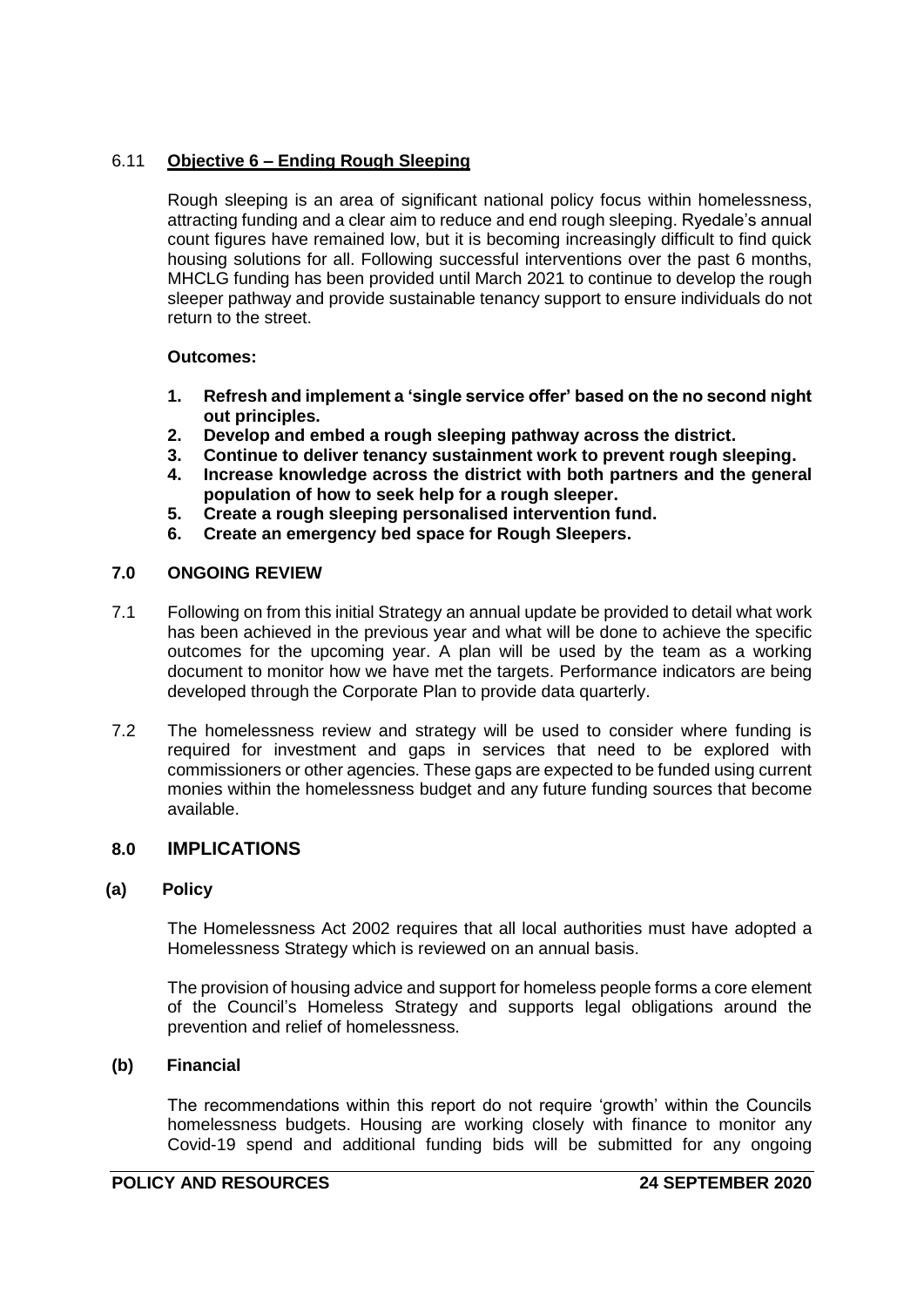Government funding. Below is an overview of the current financial information for the service.

|                                        | 2019/20 | 2020/21 |
|----------------------------------------|---------|---------|
| <b>Prevention Budget</b>               | £85,000 | £85,000 |
| Flexible Homelessness prevention grant | £40,000 | £40,000 |
| Preventing Homelessness grant          | £8.275  | £0      |
| New Burdens Funding                    |         | £21.000 |

Of the above funding the following allocations were made for 2019/20

- Training £1,500
- North Yorkshire Home Choice administration and co-ordination £5,000
- Positive activities £1,800
- Homelessness Prevention Fund £19,000
- Ryedale Citizens Advice (money and debt advice) £12,000
- Ryedale Foodbank £5,000
- Staffing £40,000
- Temporary accommodation spend between £428 and £4374 over the past 5 years (budget 10K). This is likely to be much more for 20/21 though due to Covid-19 and data is provided directly to finance on a monthly basis.

In addition to the Government funding above we received £65,000 in funding from MHCLG for the Pathway Co-ordinator (Rough Sleeping and Mental health) and the supported lettings officer. This funding has been extended to cover the cost of both posts until the end of March 2021.

There has been additional funding provided by MHCLG for Housing departments to deal with the pandemic crisis. This is being assessed and monitored through finance.

## **(c) Legal**

The Council is meeting its legal obligations by producing this strategy.

## **(d) Equalities and Diversity**

The provision of services for homeless people will have a positive impact in terms of Equalities and Diversity issues. An equalities impact assessment has been completed.

## **(e) Staffing Issues**

There will be no additional staff resource required.

## **(f) Climate Change**

In April 2018 the Housing Options and Homelessness service introduced a new case management system and stopped printing application forms. This has led to a very large reduction in printing and paper use and an increase in the use of digital communication and document storage. Staff are not travelling to meetings due to the current situation, however many of these meetings are continuing remotely through video and conference calling and will likely continue this way moving forward. Also, staff are more dynamic and flexible in their engagement with customers, reducing home visits and community based support and instead opting for drop-ins and more